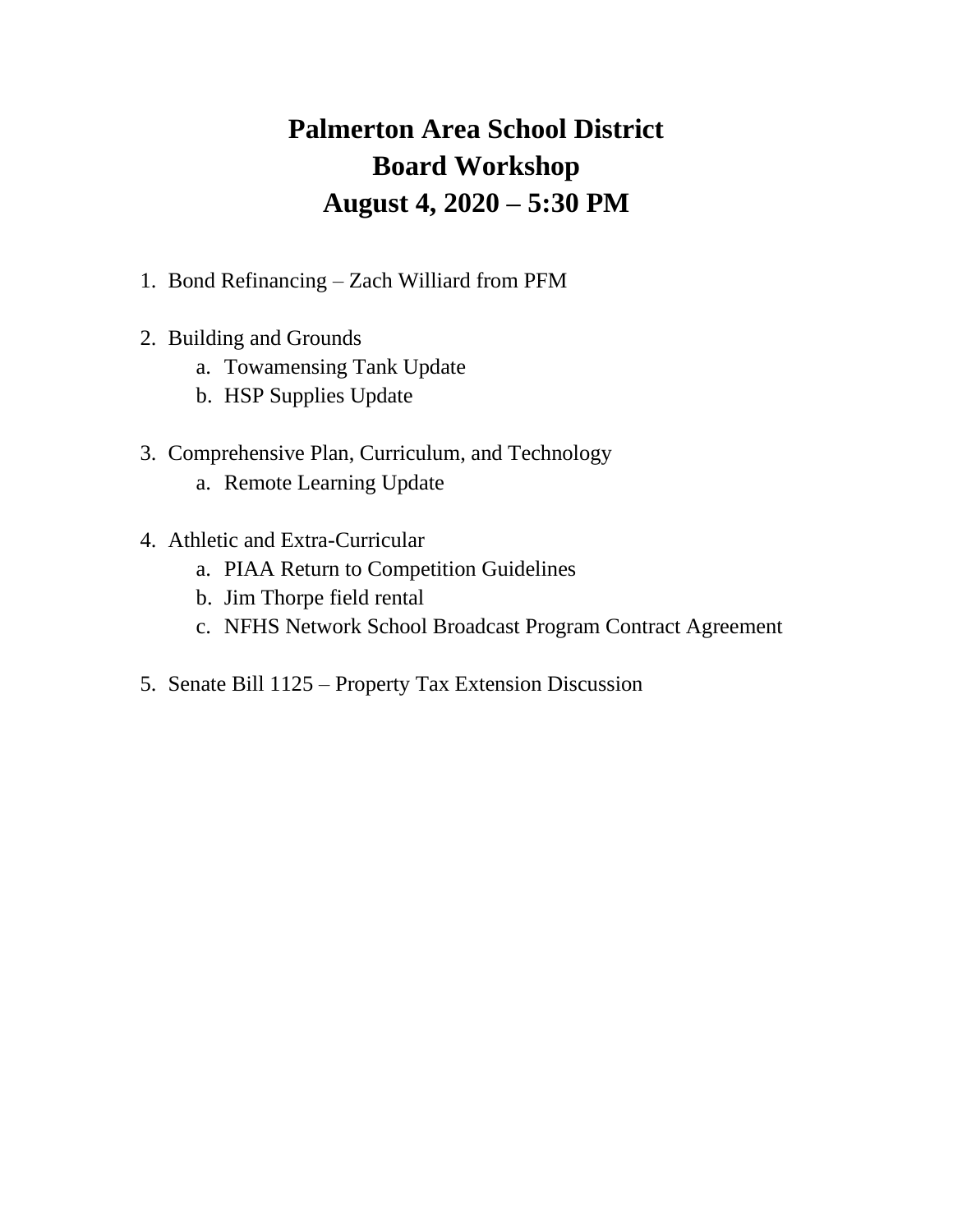## **PALMERTON AREA SCHOOL DISTRICT MEETING OF THE BOARD OF SCHOOL DIRECTORS Tuesday, August 4, 2020 Via Zoom**

## **1. CALL TO ORDER: PLEDGE OF ALLEGIANCE**

#### **2. ROLL CALL:**

| Ms.<br>Baumgardt | Fallow<br>Ms. | $\mathbf{r}$<br>- -<br>Ms.<br>Haas | Ms.<br><b>Larvey</b> | Mr.<br>Mazepa      | Paules                         |
|------------------|---------------|------------------------------------|----------------------|--------------------|--------------------------------|
| Ms<br>Keeker     | Mı<br>Scherer | Zeller:<br>Ms                      | Kish<br>Mr.          | Att.<br>. ochinger | Frankell <sup>:</sup><br>l ) r |

**3. SUPERINTENDENT'S REPORT:**

## **4. OLD BUSINESS:**

## **5. PUBLIC PARTICIPATION: (POLICY #903)**

There shall be time available for public participation at the beginning and end of each board meeting. The beginning session is open for agenda items only and the ending session is open for any agenda times or issues relating to school district policies and operations; Informal requests shall be afforded five (5) minutes for presentation. Should the speaker find the five (5) minute time allotment to be insufficient for his/her presentation, a more detailed written presentation shall be an option. Please note that public interruption of the meeting will detract from the Meeting

## **6. CONSENT AGENDA:**

A. Motion for the Board of Directors to approve the attached consent agenda. Motion by: \_\_\_\_\_\_ Seconded by: \_\_\_\_\_\_\_\_\_\_\_\_\_\_\_\_\_\_

Vote: Yes\_\_\_\_\_\_\_\_ No \_\_\_\_\_\_\_ Absent\_\_\_\_\_ Abstentions \_\_\_\_\_\_\_\_\_

## **7. OTHER:**

A. Motion for the Board of Directors to approve the "One-Time Fee" Pixellot Use Agreement with PlayOn! Sports at a price of \$4,000 (enclosure).

Motion by: \_\_\_\_\_\_ Seconded by: \_\_\_\_\_\_\_\_\_\_\_\_\_\_\_\_\_\_

Vote: Yes\_\_\_\_\_\_\_\_\_ No \_\_\_\_\_\_\_\_\_ Absent\_\_\_\_\_\_ Abstentions

B. Motion for the Board of Directors to approve the revised 2020-2021 school calendar.

Motion by: \_\_\_\_\_\_ Seconded by: \_\_\_\_\_\_\_\_\_\_\_\_\_\_\_\_\_\_ Vote: Yes\_\_\_\_\_\_\_\_ No \_\_\_\_\_\_\_\_ Absent\_\_\_\_\_\_ Abstentions \_\_\_\_\_\_\_\_\_

## **8. PUBLIC PARTICIPATION:**

## **9. FOR THE GOOD OF THE ORDER:**

#### **10. ADJOURNMENT:**

Motion by:  $\_\_\_\_\$  Seconded by:  $\_\_\_\_\_\_\_\_\_\_\_\_\_\_\_\_\_\_$ Vote: Yes\_\_\_\_\_\_\_\_ No \_\_\_\_\_\_\_ Absent\_\_\_\_\_ Abstentions \_\_\_\_\_\_\_\_\_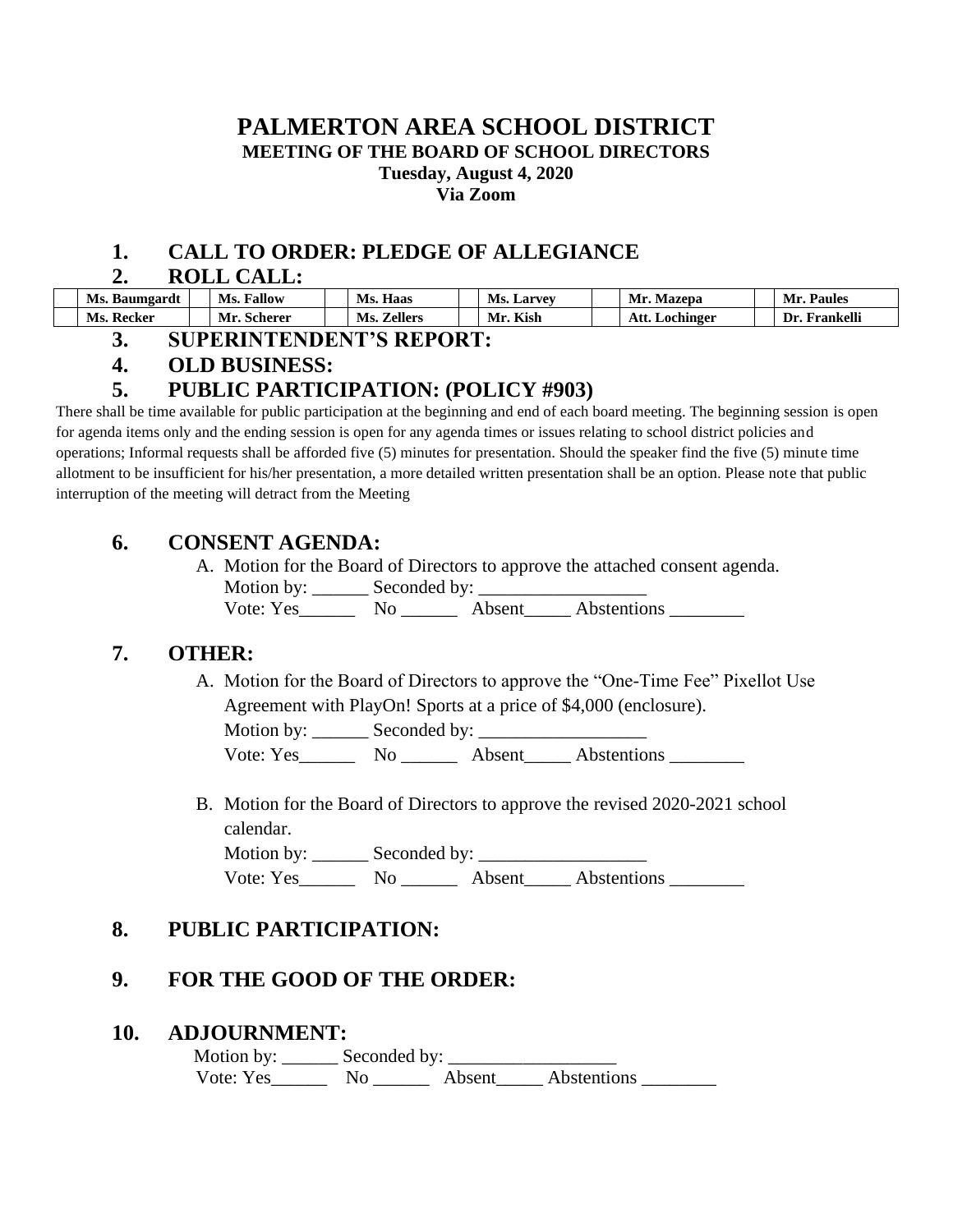## **PALMERTON AREA SCHOOL DISTRICT Consent Agenda**

**Tuesday, August 4, 2020**

#### **PERSONNEL:**

| A. Approve the following coaches for the 2020-2021 school year: |                           |                          |  |  |  |  |
|-----------------------------------------------------------------|---------------------------|--------------------------|--|--|--|--|
| Joe Pino                                                        | Ass't Boys Soccer Coach   | \$2,689                  |  |  |  |  |
| Brian Spadt                                                     | MS Field Hockey Coach     | \$2,689                  |  |  |  |  |
| Heather Long                                                    | MS Field Hockey Volunteer | $\overline{\phantom{a}}$ |  |  |  |  |

B. Approve the following mentors for the 2020-2021 school year:

- Michelle Muffley and Natalie Maderia (Co-Mentors) for Brandyn Miller
- Katie McCarroll (half-year mentor) for Ashley Williams
- C. Approve the resignation of Cheryl Hunsicker, cafeteria employee, effective July 20, 2020.
- D. Approve the following computer coaches for the 2020-2021 school year:

#### **High School**

Josh Nenscel - \$1,809 Mike Brennan - \$,1809 Andrew Remsing - \$1,809

#### **Junior High**

Brianna Carroll - \$1,809 Amy Morgan - \$1,809

**S.S. Palmer** Bill Acierno - \$1,809 Tyler Svetik - \$1,809

**Parkside** Michelle Davis – \$1,809

#### **Towamensing**

Bill Zeky - \$1,809 Kelly Beblavy - \$,1809

#### **OTHER:**

A. Approve the second reading of policy 815.2 – Livestream Video